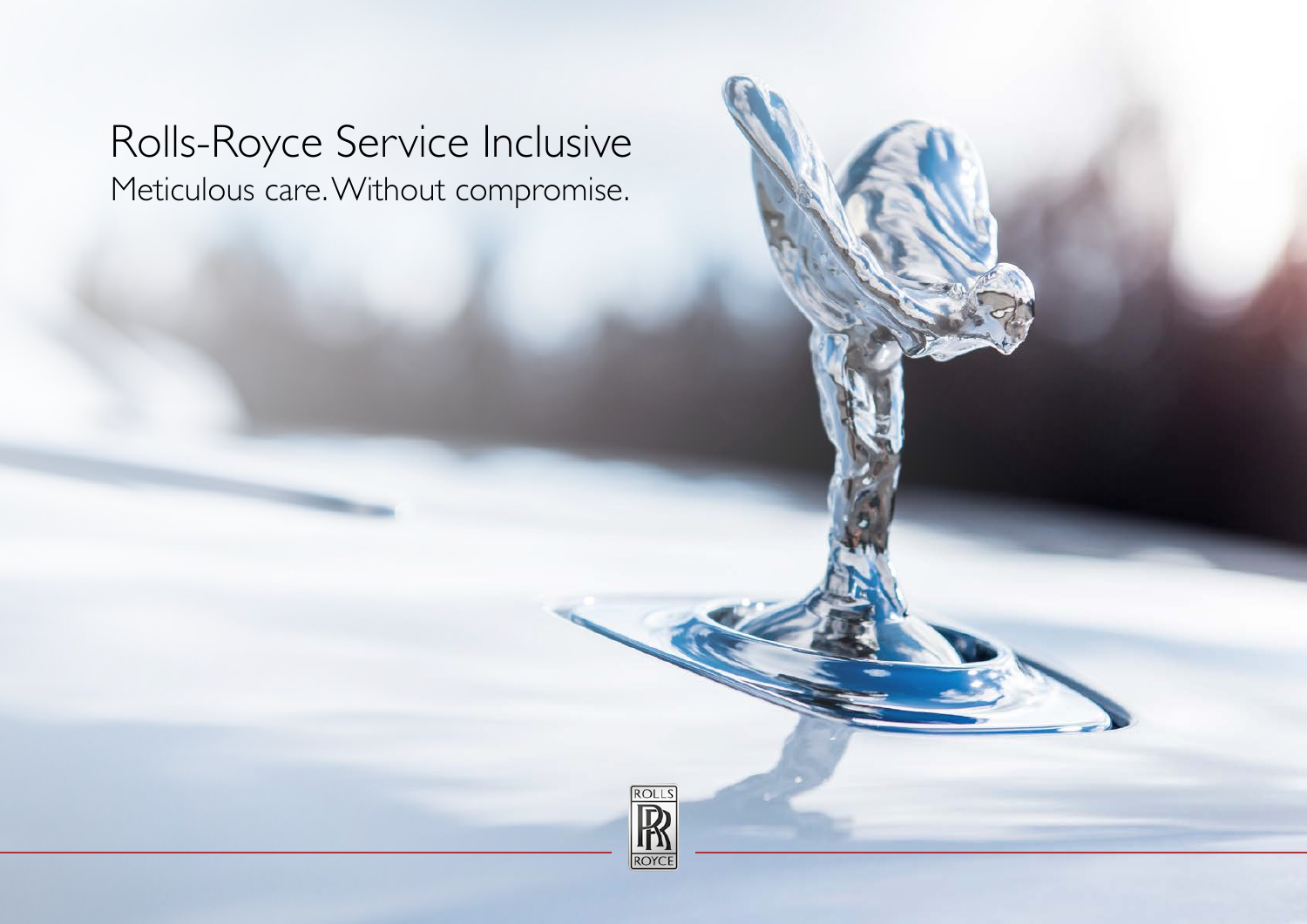

# A Rolls-Royce motor car is is only truly complete with Rolls-Royce Service Inclusive

Introducing our unrivalled ownership package, offering the reassurance of years of effortless motoring.

Rolls-Royce Service Inclusive is available on all Rolls-Royce motor vehicles produced since 2003.



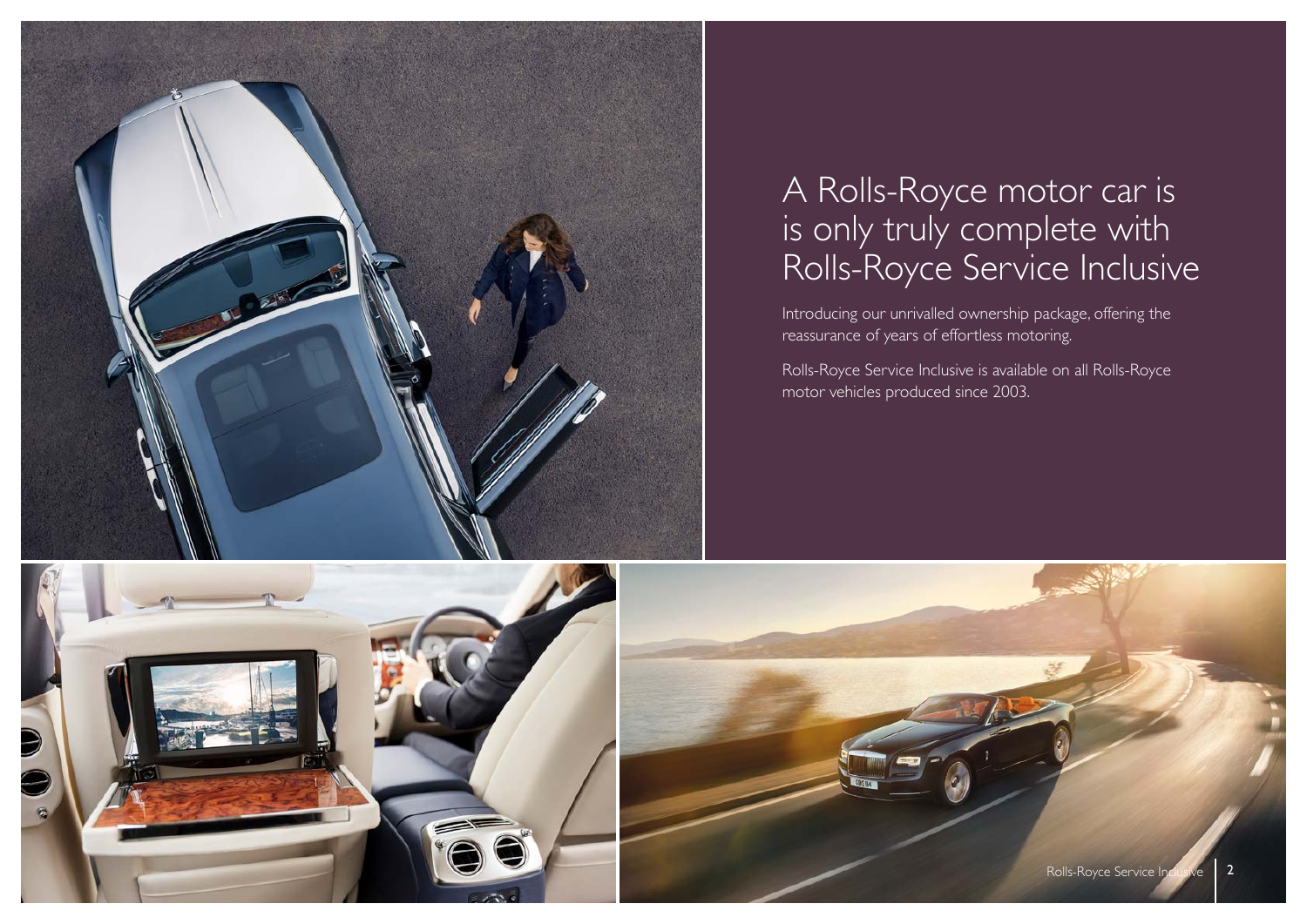# Complete peace of mind

Rolls-Royce Service Inclusive ensures that nothing detracts from the pleasure of driving your Rolls-Royce motor car. It offers you;

- The opportunity to purchase an extension package with a duration to suit your individual needs
- Full cover of all scheduled service items, including brake pads and discs
- Continued support through Rolls-Royce Assistance, our roadside assistance service
- Regional map updates to the latest available release from Rolls-Royce Motor Cars
- A continuation of [Rolls-Royce Teleservices and Rolls-Royce Assist](https://www.rolls-roycemotorcars.com/en-GB/ownership.html#enhancedownershipprogramme), where available in market
- Unlimited mileage
- An official certificate from the Home of Rolls-Royce, authenticating your purchase of Rolls-Royce Service Inclusive.



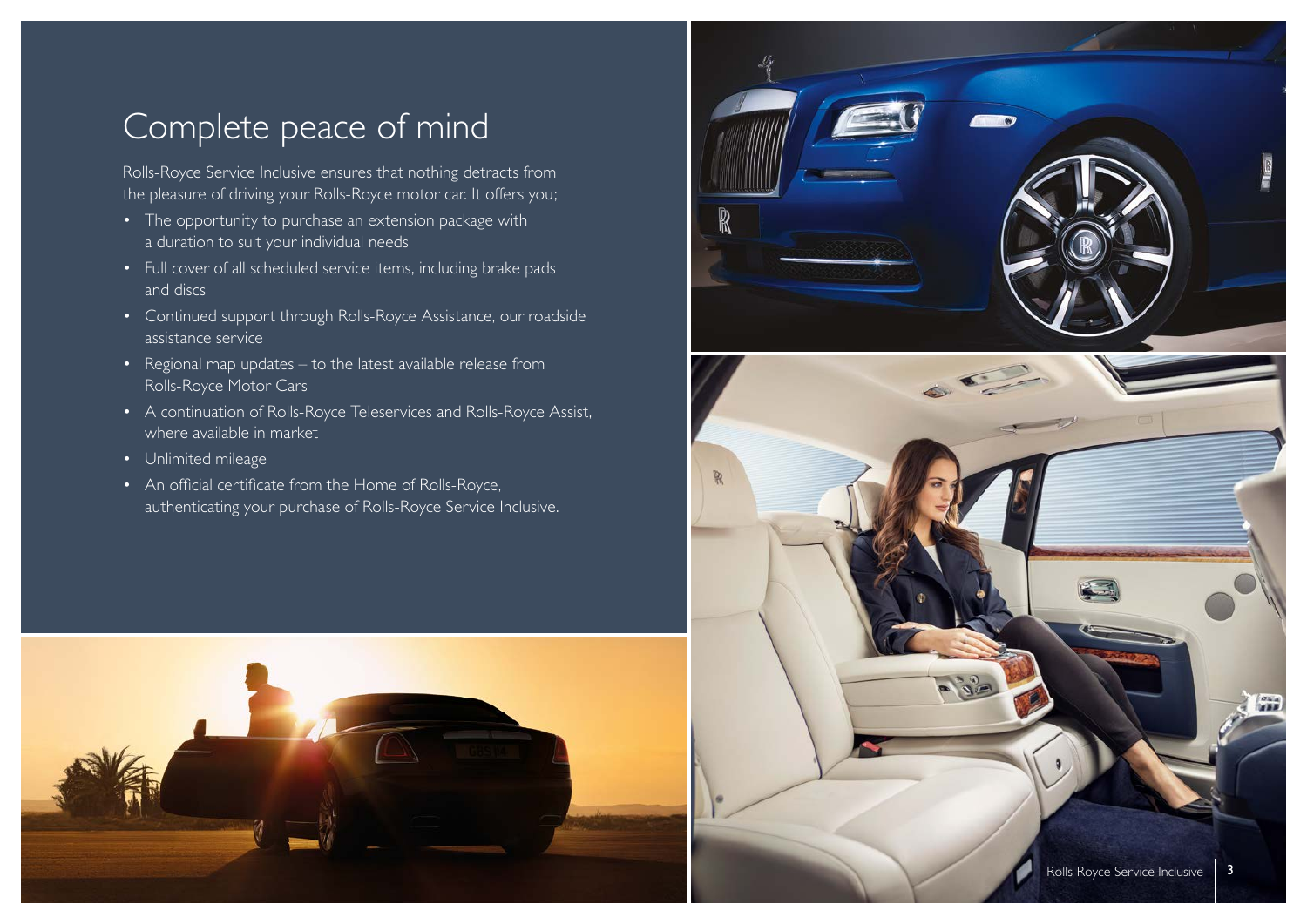



### Meticulous attention to detail

Our uncompromising standards, meticulous care and drive for excellence can now maintain your Rolls-Royce motor car for even longer.

Preserve your motor car with the unparalleled level of service offered by our authorised network of Rolls-Royce Dealers.

Contact your local Dealer to discover the full benefits of Rolls-Royce Service Inclusive.

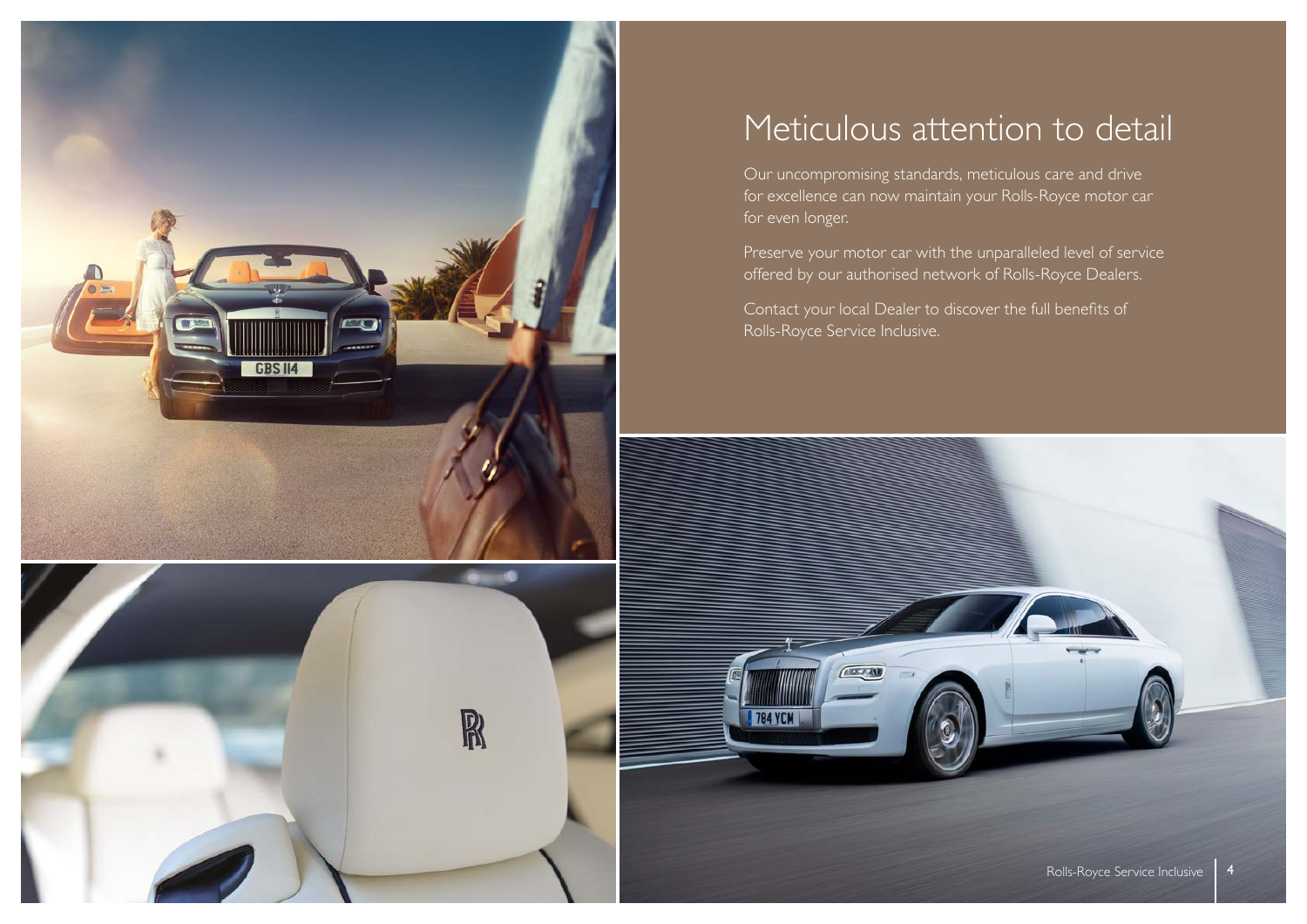# Terms and Conditions Rolls-Royce Service Inclusive

#### **1. Rolls-Royce Service Inclusive covers the following items:**

- **a)** The cost of Rolls-Royce Motor Cars Genuine Parts, labour and fluids for the following service items: engine oil service, engine oil top-up, brake fluid, air filter, micro filter, fuel filter and spark plugs.
- **b)** The cost of Rolls-Royce Motor Cars Genuine Parts and labour for the following maintenance items, if required due to wear and tear (not due to misuse or negligence): brake pads, brake discs, brake sensors and wiper blade rubbers.
- **c)** Round-the-clock, 365 days a year, roadside support from Rolls-Royce Assistance in the event of the motor car failing to proceed. This covers the cost of services for vehicle recovery, vehicle repatriation, as well as onward mobility options for the customer and passengers.
- **d)** Digital road map updates The cost of the software and the programming time required from a trained technician, within an authorised Rolls-Royce Motor Cars Dealership, to update the motor car with the latest version of the digital road map.
- **e)** The cost of maintaining the Enhanced Ownership functionality within your Rolls-Royce motor car, subject to availability in the country of use and a signed Get Connected form.

Description of the Enhanced Ownership services:

- Automatic E-Call: An automatic emergency SOS call function activated in extreme situations whereby the crash or airbag sensors will automatically generate an SOS call, alerting the nearest emergency services call centre of your situation.
- Manual E-Call: To manually request help in an emergency, the SOS button within the roof light console will facilitate a call to the nearest emergency services call centre.
- Teleservices: When your Rolls-Royce requires maintenance attention, the vehicle transmits service-related data automatically or via manual request to the assigned approved Dealer, enabling them to make contact with you.
- Real Time Traffic Information (RTTI): Using data drawn from sources such as movement profiles from the surrounding mobile phone network, the GPS data of vehicles, smartphone apps and police reports, precise details of the time and duration of traffic delays to the nearest few metres are relayed to your vehicle virtually in real time. This is currently only available in limited markets – the local authorised Rolls-Royce Motor Cars Dealer can be contacted for more details.

Full terms and conditions of Rolls-Royce TeleServices and Rolls-Royce Assist can be found here: [www.rolls-roycemotorcars.com/content/dam/rollsroyce-website/Downloads/Rolls\\_Royce\\_](https://www.rolls-roycemotorcars.com/content/dam/rollsroyce-website/Downloads/Rolls_Royce_Teleservices_Get_Connected_Form.pdf) Teleservices\_Get\_Connected\_Form.pdf.

These items are covered from commencement of the Rolls-Royce Service Inclusive contract until its expiry, activating after the initial four-year ownership package, without any mileage restrictions. The duration of cover is dependent on the package option selected.

- **2.** Items not specifically mentioned in point 1 and items requiring replacement or repair due to excessive wear and tear or misuse or negligence are not covered by Rolls-Royce Service Inclusive.
- **3.** Maintenance work carried out under Rolls-Royce Service Inclusive will be indicated by the vehicle's on-board computer and Rolls-Royce Motor Car guidelines. Work must be carried out in line with Rolls-Royce service schedules and Rolls-Royce repair instructions (copies of which are available on request) which may be updated or vary from time to time according to the Manufacturer's instructions.
- **4.** If vehicles have undergone any form of unapproved after-market tuning or performance enhancement, any right to request services or parts under Rolls-Royce Service Inclusive ceases with immediate effect.
- **5.** Servicing must be carried out at a Rolls-Royce Service Authorised Workshop by Rolls-Royce Approved Technicians as specified in the Owner's Manual.
- **6.** Rolls-Royce Service Inclusive is transferable to subsequent owners of the car, but not transferable to another car.
- **7.** Costs paid for Rolls-Royce Service Inclusive are non-refundable.
- 8. Rolls-Royce Service Inclusive is not available on vehicles used commercially or for hire and reward.
- **9.** Place of jurisdiction and applicable law: All disputes arising out of or in connection with these Terms and Conditions shall be subject to English Law and the exclusive jurisdiction of the Courts of England.